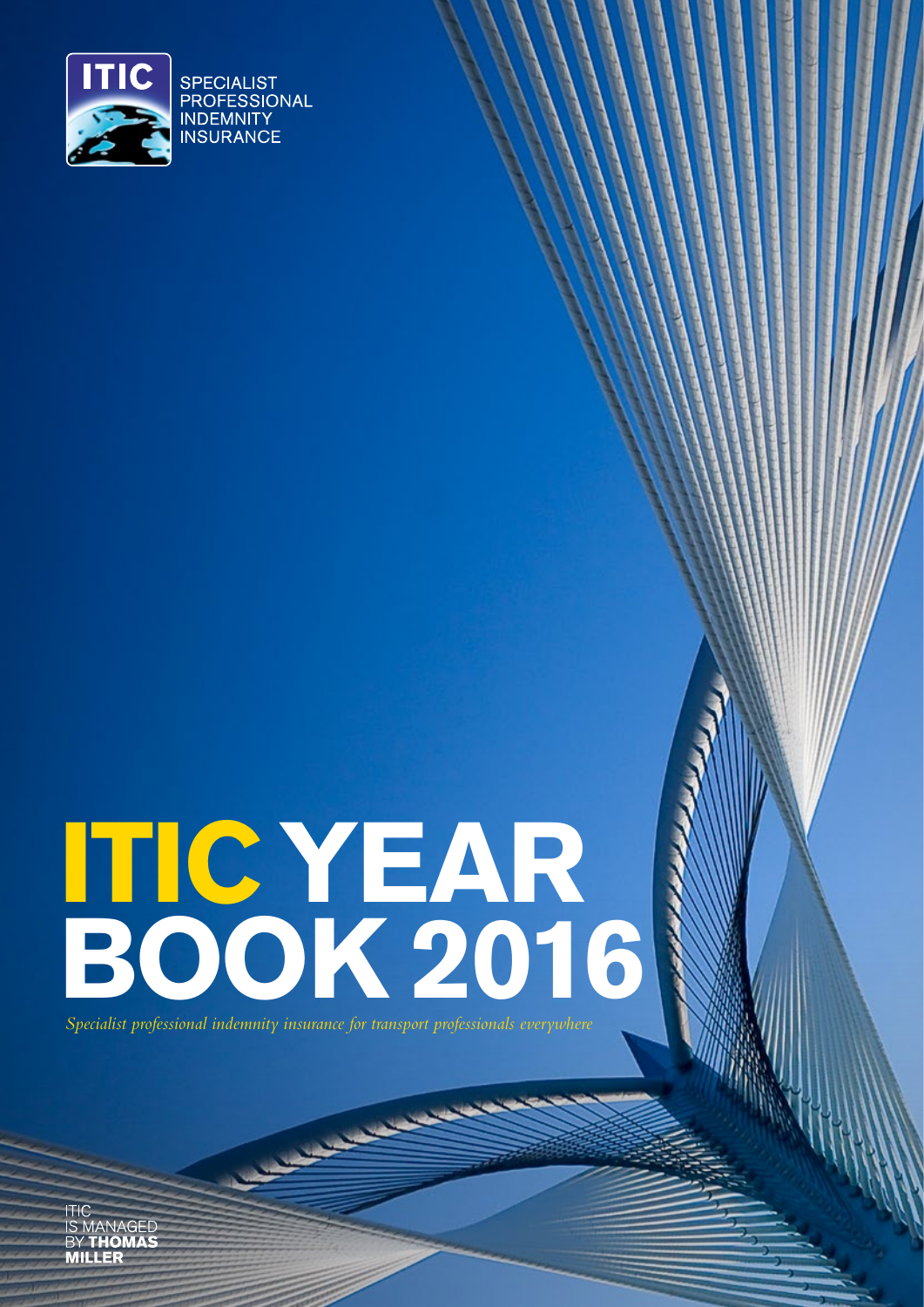#### ITIC FACTS AND FIGURES AT A GLANCE *All facts and figures correct as of 1 June 2016*

#### **Gross premium**



| Year to 31/05/2016 - \$53.201 million |
|---------------------------------------|
|                                       |
| Year to 31/05/2015 - \$52,300 million |
|                                       |
| Year to 31/05/2014 - \$50,900 million |

### **Security rating** BACKED BY **AT LEAST** "A" RATED SECURITY



#### **Worldwide insurance cover**

ITIC is able to provide professional indemnity insurance, without restrictions, worldwide. An ITIC Account Executive is responsible for each country and will be your first point of contact. The ITIC team speak French, German, Spanish, Italian and Japanese.

## **Credits paid** \$90m continuity credits paid to

members over the last 21 years

# **Disbursements & commissions** \$173m

of disbursements and commissions collected for members since 1992



### **Annual premium \$1,500 DEEE from 1m**

**ITIC is committed to consistently providing competitively priced professional indemnity insurance (and related insurance covers) with valuable and high quality loss prevention advice to businesses servicing the marine, aviation, rail and general transport industry. The ITIC team have a wealth of experience and knowledge.**



A full time team to provide you with the best service possible.



Average staff member's experience in the insurance /transport industry.



Average staff member's time with ITIC. Several staff have over 25 years of service.



5 of whom are lawyers and a full time dedicated claims team of 3.

#### **Members**

# **2,300**

ITIC offers a unique professional indemnity policy to a wide range of companies based in the transport industry, either directly, or through an insurance broker.





**Marine**





**Specialist consultants**

**or more**



**Specialist designers**

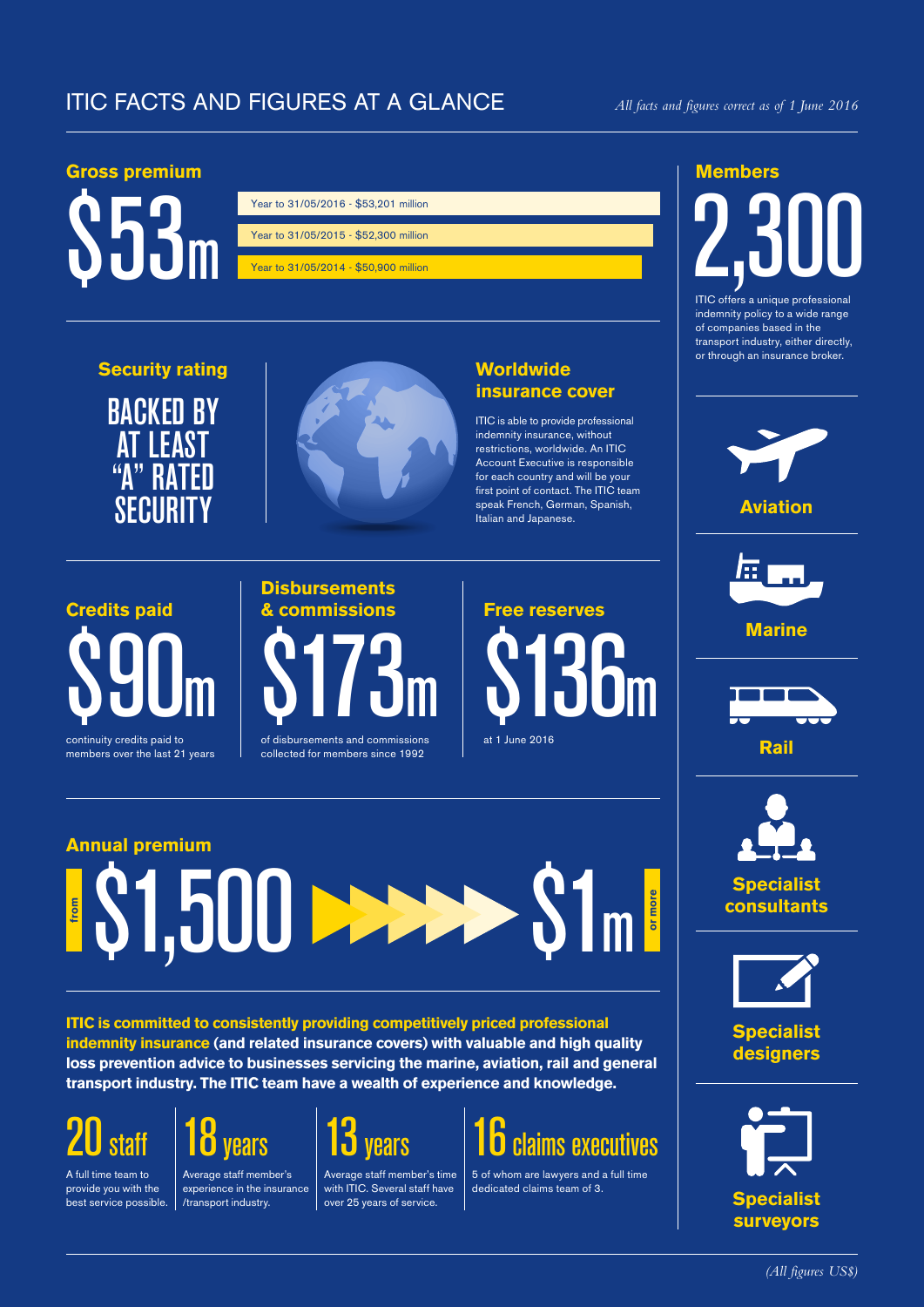#### CHAIRMAN'S **STATEMENT**



#### The number of new members joining ITIC between 1st June 2015 and 31st May 2016 increased by over 5%

The good news to report for the financial year 2015/16 is a combined surplus from both ITIC and its mutual reinsurer, TIMIA, of US\$9.0m, largely due to an improvement in current and historical claims figures together with a reasonable investment return.

During the last year, although the level of claims had improved, the anticipated investment return for 2015/16 was downgraded from 3.2% to a negative return due to the volatility of the markets worldwide. The eventual investment return of 1.9%, whilst lower than the previous year which was 4.5%, was still a good return in a fluctuating investment market and was above the investment return benchmark.

Despite the reduced investment income, your board, at its meeting in March 2016, decided to support the members of ITIC during the current market conditions by keeping the level of the continuity credit for one year policies at 12.5% of the premium and for two year policies at 17.5% per year. These credits apply to all renewals from 1st June 2016 onwards.

Your board considers the payment of such credits to be a very important benefit of being covered by a mutual insurer, particularly in these more difficult economic times. The amount of credit paid in 2013/14 was US\$3.0m, in 2014/15 it was US\$4.9m, in 2015/16 it was US\$7.5m and the anticipated credit that will be paid out in 2016/17 is US\$8.2m. Since the continuity credit payments began 21 years ago, I am pleased to report that more than US\$90.0m has been returned to you, the members.

ITIC continues to retain the risk for all claims up to US\$1.0m and also retains an additional two claims of US\$1.0m each (so a maximum of US\$2.0m) excess of the primary US\$1.0m. This structure is beneficial to both the reinsurance underwriters, as they have seen the number of claims reported to them reduce, and to ITIC which has saved on reinsurance premium in 2015/16 and again in 2016/17.

ITIC has increased its premium income in 2015/16 through a combination of new members joining and existing members buying the additional insurances offered by ITIC, such as cyber liability, Directors' & Officers', loss of commission and cash in transit covers.

The number of new members joining ITIC between 1st June 2015 and 31st May 2016 increased by over 5%. ITIC continues to retain approximately 95% of its members at renewal each year, which is a very high retention rate.

It is important for ITIC to maintain its level of free reserves and I am pleased to advise that the free reserves of the combined ITIC and TIMIA clubs have increased from US\$127.7m at 31st May 2015 to US\$136.7m as at 31st May 2016. This is a modest increase but a very important buffer as the regulatory regime that governs ITIC, called Solvency II, has increased the future capital requirements for all UK and EU based insurers.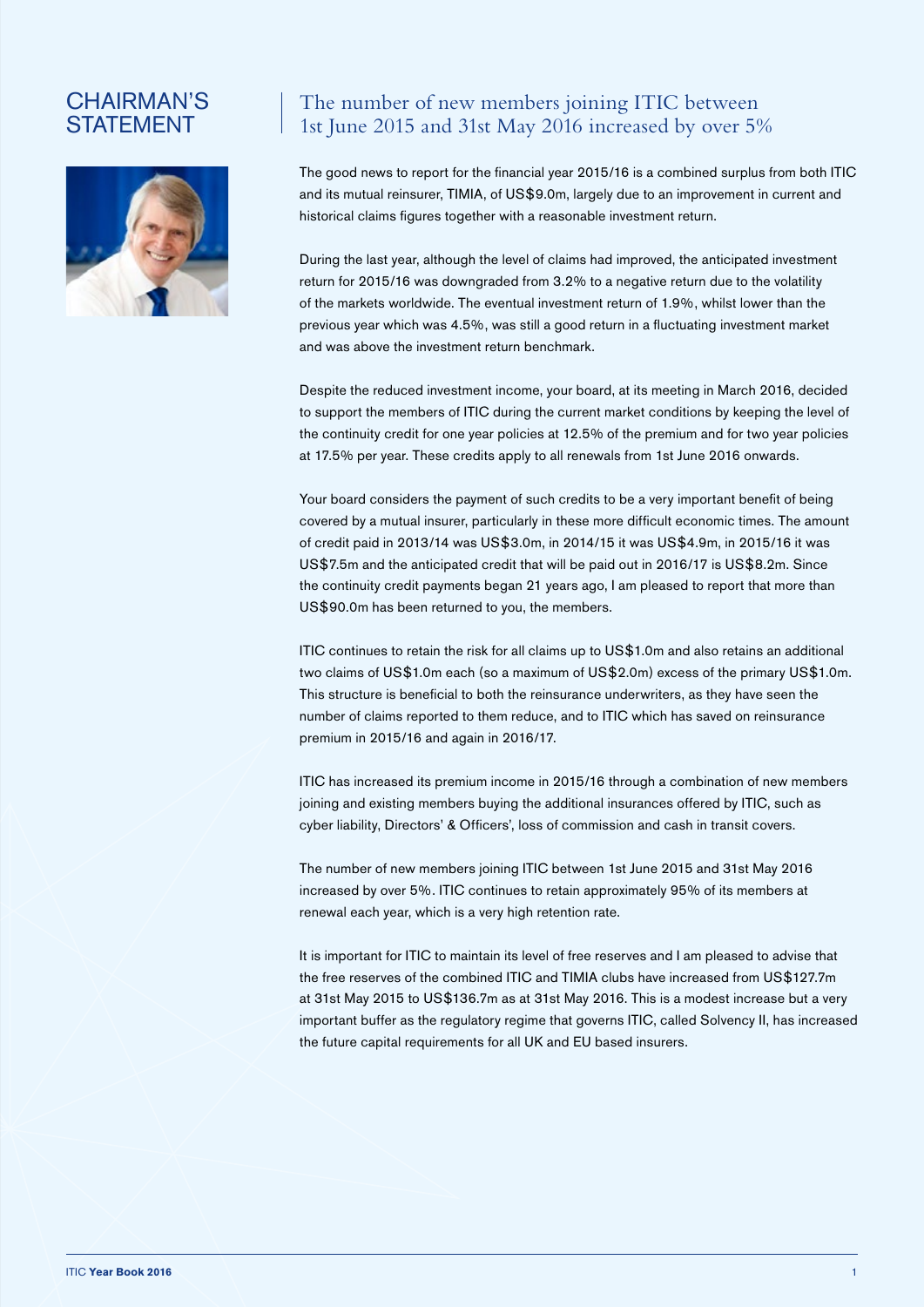#### CHAIRMAN'S **STATEMENT**

#### ITIC is committed to consistently providing competitively priced professional indemnity insurance

The board will be considering options for ITIC as a result of the recent Brexit referendum result so as to ensure that ITIC can still access the 35% of its business that will remain in the EU after the UK leaves.

The clubs' (ITIC and its reinsurer TIMIA) reserves are invested in a wide portfolio of assets and these are invested to match any currency exposure that ITIC may have to its existing claims (which are mostly in US dollars), whilst also balancing the ability to yield a return based on an acceptable level of risk.

In common with previous years, the board has decided to close the 2014/15 policy year, meaning that no additional premium can be requested from members for this or any earlier year. The only full year that remains open is 2015/16. It should be noted that ITIC has never requested additional premium for any policy year.

Your board, at its meeting in March 2016, considered whether to recommend to the membership that ITIC become a fixed premium mutual. The board decided to keep the club structure unchanged, it having served the membership well over the last 25 years.

Four years ago, ITIC conducted a qualitative member and broker survey. The results were very positive from the relatively small number of businesses that were contacted. In 2016, ITIC conducted a wider quantitative survey of all members and their insurance brokers. The results were overwhelmingly positive. This was a great compliment to the managers, who run ITIC on your behalf. The results were emailed to all members and are also available for downloading from our website at www.itic-insure.com/knowledge-zone/article/iticmember-and-broker-survey-2016-how-good-are-we-135203/

The accounts and financial highlights for the period from 1st June 2015 to 31st May 2016 will be available on the website before the AGM on 15th September 2016.

ITIC is committed to consistently providing competitively priced professional indemnity insurance (and related insurance covers) with valuable / high quality loss prevention advice to businesses servicing the marine, aviation, rail and general transport industry through a mutual insurance company supported by at least "A-" rated security from its external reinsurers. Strong reserves will be maintained and quality service and sound risk management provided by its highly competent staff.

**Peter French**  Chairman, International Transport Intermediaries Club Ltd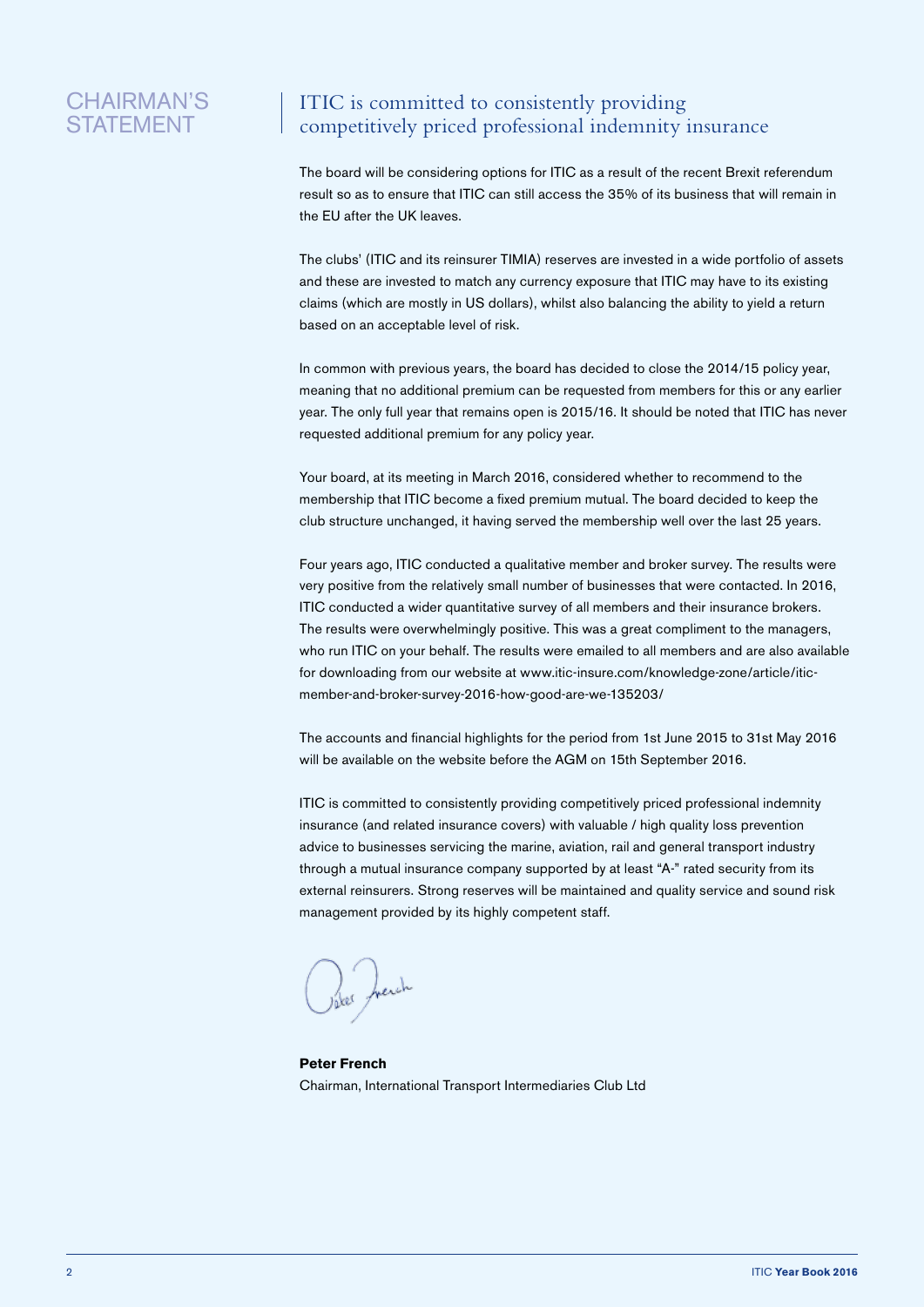**ITIC continues to retain approximately 95% of its members at renewal each year, which is a very high retention rate.**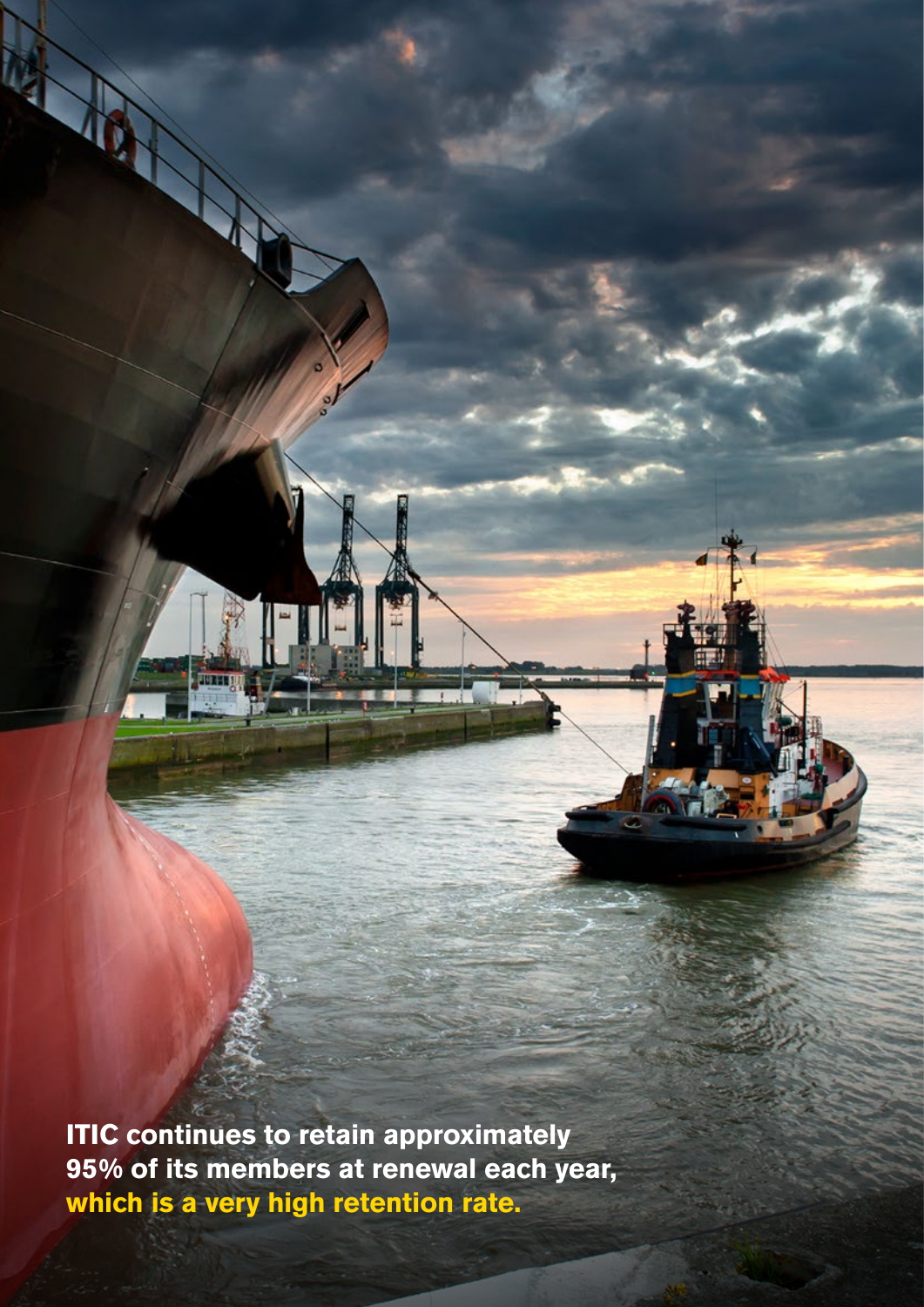#### UNDERWRITING REPORT

#### New premium income gained in 2015/16 was nearly US\$ 3m

Income is a major consideration in the underwriting of the majority of ITIC members. Many companies are currently suffering during the current depressed markets. With members declaring substantially lower incomes than at their previous renewal (which for many will have been in 2014 due to the availability of the ITIC two year policy) the market situation is being reflected in member renewal discussions with ITIC.

New premium income gained in 2015/16 was nearly US\$ 3m of which 83% was brought to ITIC by insurance brokers. We are grateful for this support.

Increased insurance broker awareness of ITIC's provision of professional indemnity insurance to the rail and aviation industries has produced a healthy growth in terms of new members and premium. ITIC's strength in the rail market has been within the UK, although the growth from overseas is steadily increasing.

As you will have seen from the Chairman's statement the continuity credit structure for the current year remains as per 2015, providing all members who renew for a 12 month period with a 12.5% continuity credit, or 17.5% credit for a two year option. Many of ITIC's members continue to favour two year policies with approximately 65% (by number) and 80% (by premium) renewing on that basis.

#### CLAIMS **COMMENTARY**

#### The number of debt collection files handled by ITIC rose by 5% during the 2015 policy year

The number of indemnity claims reported during the 2015 policy year (1st June 2015 to 31st May 2016) was at the same level as in the previous year. After 12 months' development the amounts paid and estimated for the 2015 policy year were slightly higher than the average of the previous five policy years but remained consistent with those years. Historical claims had developed less adversely than anticipated leading to an overall improved claims position.

Human error is the main factor in matters reported by ITIC members. Recent years have seen a number of claims relating to penalties imposed by customs authorities arising out of relatively technical infringements by ship agents. Fraud continues to be an issue for this sector of the membership with issues arising both from cybercrime and the forgery of traditional paper bills of lading.

The potential for liabilities arising from cyber-attacks is much wider than fraud and, as reported elsewhere in this yearbook, ITIC has developed a simple new third party cyber liability endorsement.

Notable claims in the last year included a US\$ 5m settlement arising from the abandoned construction of a barge. ITIC's member had been engaged to undertake the design, approval and tender process for the construction. The project fell behind schedule and the customer alleged these were due to design defects. This was hotly contested by the member who alleged that the customer had caused the delays by constant interference.

The depressed markets have an impact on the claims results. Low freight rates can mean that the quantum of claims (especially against shipbrokers) is at correspondingly lower levels. The poor trading conditions are however a factor in the increased number of debt collections.

The number of debt collection files handled by ITIC rose by 5% during the 2015 policy year. This was the first such rise for a couple of years and the increase took place in the second half of the year. The difficult trading conditions that members are continuing to face are one factor in the increased number of debt collections. The claims reported in the 2015 policy year do not contain multiple debts caused by one major bankruptcy and therefore reflect a wider deterioration in principals paying their shipbrokers and ship agents.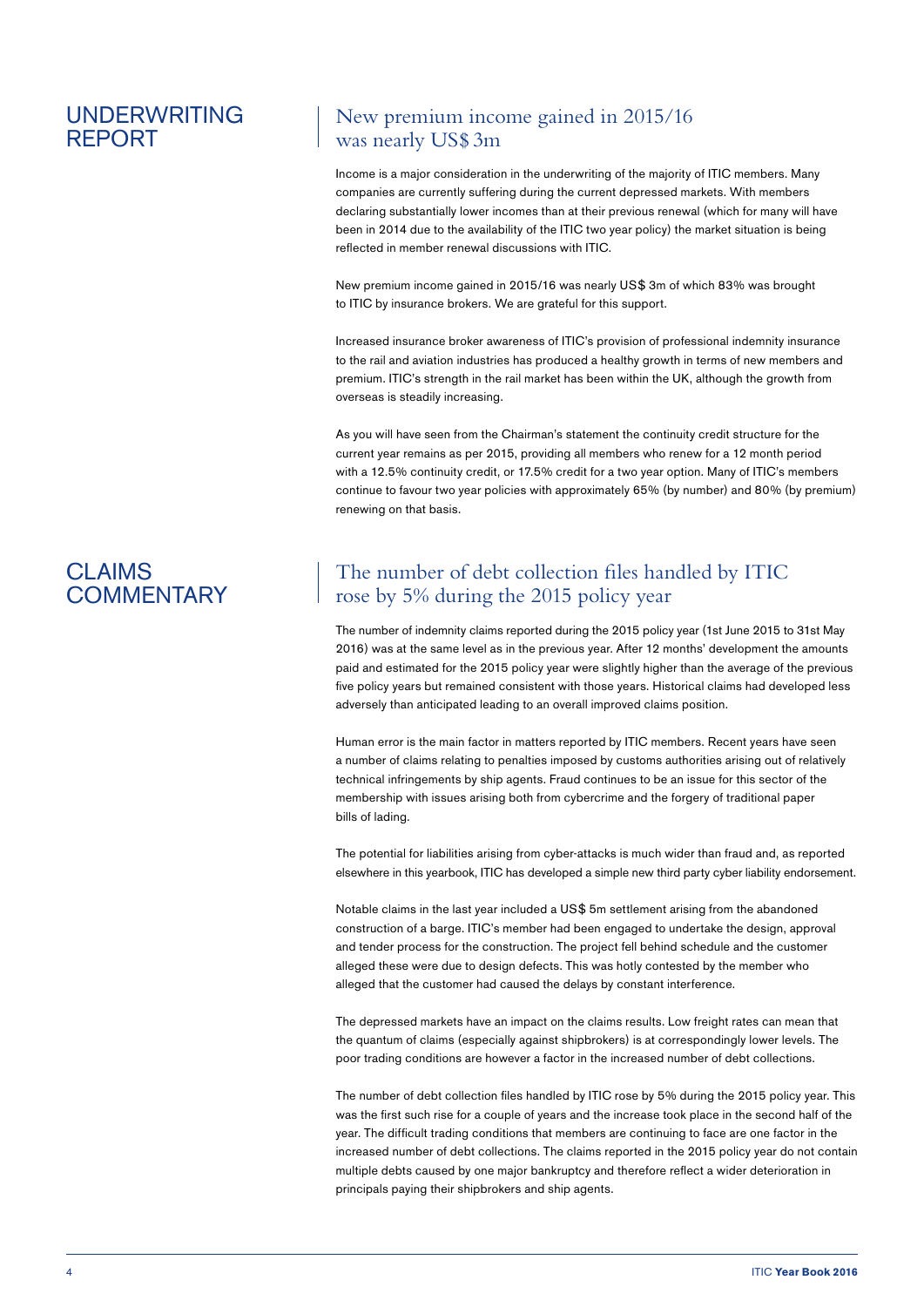**Increased insurance broker awareness of ITIC's provision of professional indemnity insurance to the rail and aviation industries has produced a healthy growth in terms of new members and premium.**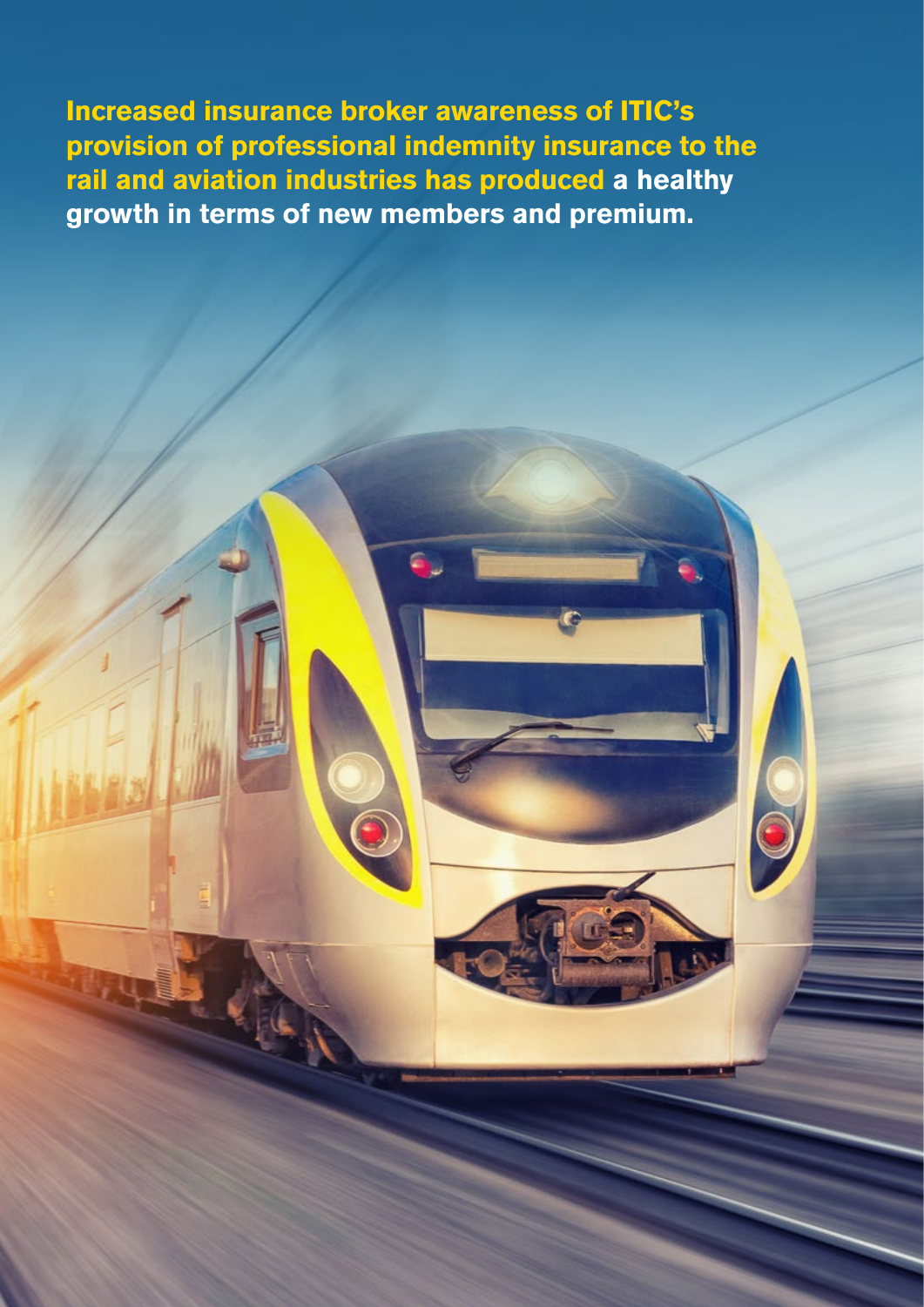#### LOSS **PREVENTION**

#### To address specific training needs ITIC has produced e-learning seminars and published podcasts

ITIC believes loss prevention is an important part of its services. With over 2,300 members we see a very wide range of issues. Where possible, we use that experience to assist members avoid liabilities.

The Claims Review is ITIC's general and most popular loss prevention publication. There are two Claims Reviews issued each year in March and September, where we report on claims that have been recently settled and paid. This allows members to learn from the mistakes of others.

More specific loss prevention advice is given in circulars. In 2015 and 2016 the main focus was to highlight to members the frauds that were being reported. ITIC alerted members to the techniques being used by fraudsters. We know that our alerts prevented a number of attempted thefts.

ITIC knows that if you start your business relationships on the right basis that you will minimise any future difficulties. Some businesses use well established contract forms, such as BIMCO's Shipman document, but other industries have not developed standard forms. For this reason ITIC has suggested standard terms and conditions for surveyors, consultants, naval architects, hydrographic surveyors and ship brokers. These are available from ITIC's website free to use by all.

We are also strong believers in training and education. We can see that where members' employees have been formally trained as apprentices, or through more formal education, such as the courses offered by the Institute of Chartered Shipbrokers, that their knowledge reduces the likelihood of a claim. To address specific training needs ITIC has produced e-learning seminars and published podcasts which are all stored in the support section of the ITIC website.

Finally, we are always able to provide you with specific dedicated loss prevention seminars in your offices.

#### **MEMBER** AND BROKER SURVEY 2016

#### ITIC is viewed very highly by members and insurance brokers

The purpose of the survey was to monitor the perception of ITIC by members and insurance brokers. It was also to measure the performance of the products and services provided. The team at ITIC consider that they have the members' and brokers' interests at heart and this was also tested in the survey.

The results of the survey were very encouraging, with overall satisfaction being at 98% for members and 99% for insurance brokers. There was a positive view of service levels and information and communication provided by ITIC. The survey concluded that ITIC is viewed very highly by members and insurance brokers and is the first choice for professional indemnity insurance in the transport sector. We are grateful to all who answered the survey.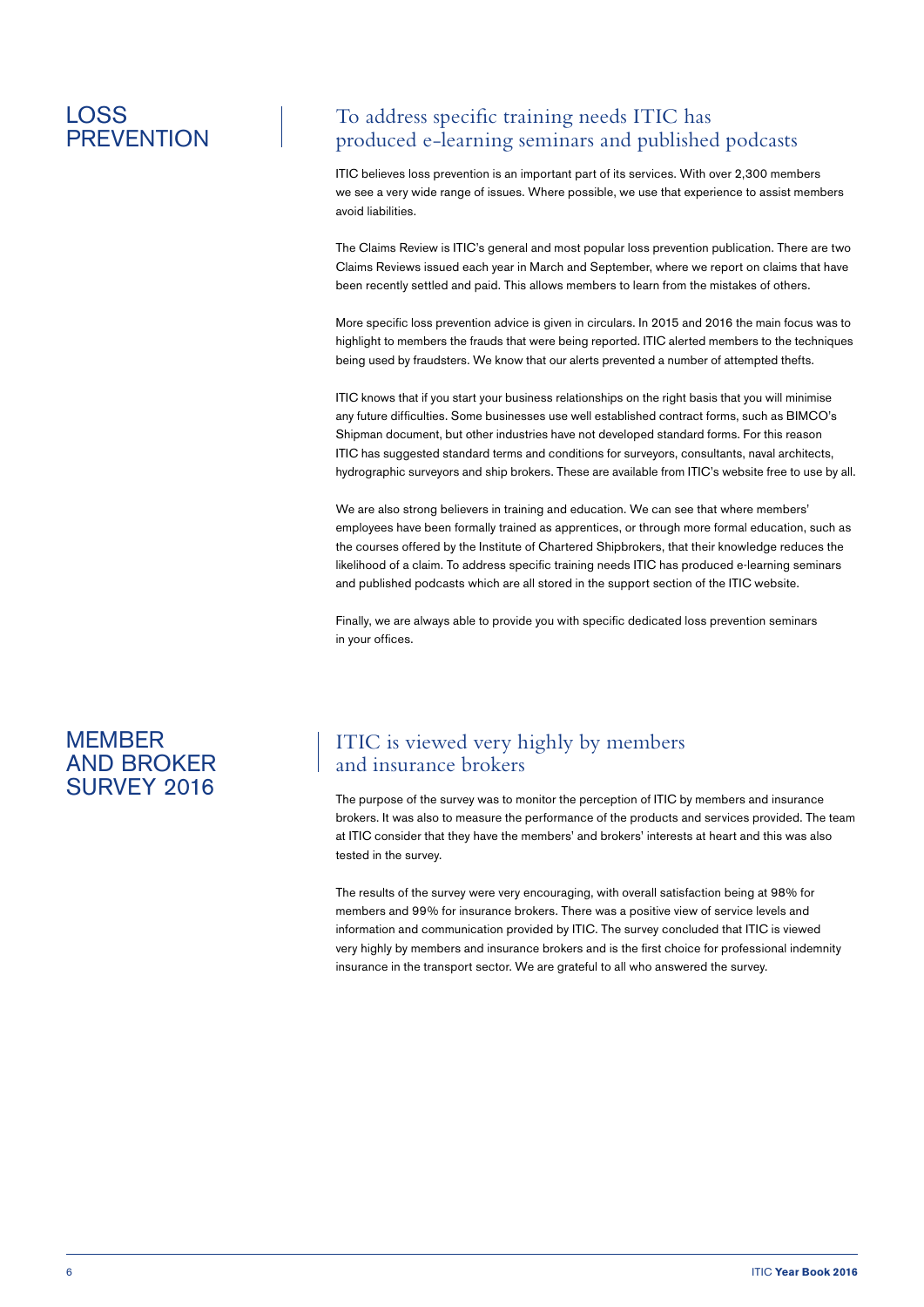#### **Overall satisfaction was high.**

#### **The majority of respondents rated ITIC highly with a 9 or 10:**



"They have got a very good reputation and they are user friendly. User friendly is quite an important part of the operation for us because we do have lots of situations where we need them to come onside with things we're doing."

"It is the support we get from the ITIC staff that differentiates them from other insurers we have used."

"Having ITIC to assist us has been a benefit too many times to count."

**of members are highly satisfied with all aspects of ITIC's services. 98%** 



**of Insurance Brokers would recommend ITIC to their clients.**

**930/0**<br>of members are highly

**likely to continue to be insured with ITIC.**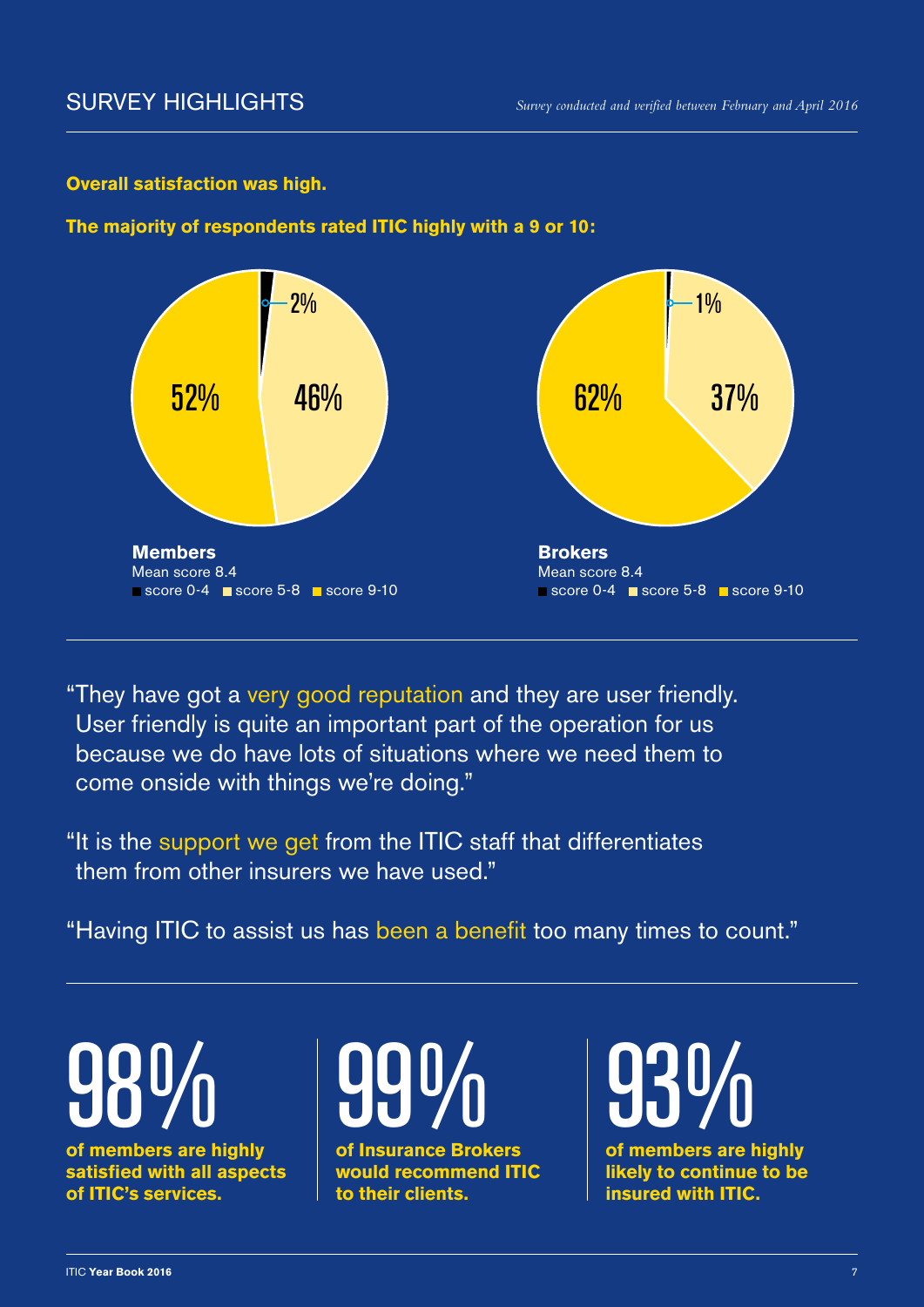#### ADDITIONAL PRODUCTS

#### ITIC has created a new third party cyber liability endorsement

ITIC has offered for many years a number of additional insurance products – which are only available to existing members by way of an endorsement to their professional indemnity insurance policy.

Ship agent and ship manager members often purchase cash in transit cover – which is there to protect against theft of cash intended for the ship's master during its movement from the bank to the ship/member's office.

ITIC's money insurance provides cover for loss of cash from an insured office location, on board a managed ship or overnight at a director's home. This is a popular insurance bought by ship managers and ship agents.

As you will have seen in the claims report, the number of instances where members have asked for our assistance in collecting monies owed to them has increased. To those members, ITIC's legal costs cover relating to debt collection is invaluable. This insurance covers the legal costs of pursuing outstanding commission for ship brokers, disbursement accounts for ship agents, fees for marine surveyors and P&I club correspondents and other such debts.

Commission income insurance is available to ship brokers – cover can be in place for loss of commission due to the actual or constructive total loss of a ship or extended to include a wide range of marine perils, such as fire, piracy, collision, engine breakdown and negligence of master.

Directors' and officers' insurance is another insurance offered to ITIC's members through endorsement to protect directors, officers and senior managers against claims arising from their decisions and actions taken in the course of managing their business.

In response to the increasing number of cyber-attacks reported by members ITIC has created a new third party cyber liability endorsement. This is an additional cover which is intended to respond to claims from third parties arising from the unauthorised use of members' computer networks.

Please do ask your insurance broker or ITIC underwriter for further details or a quotation for any of these additional products.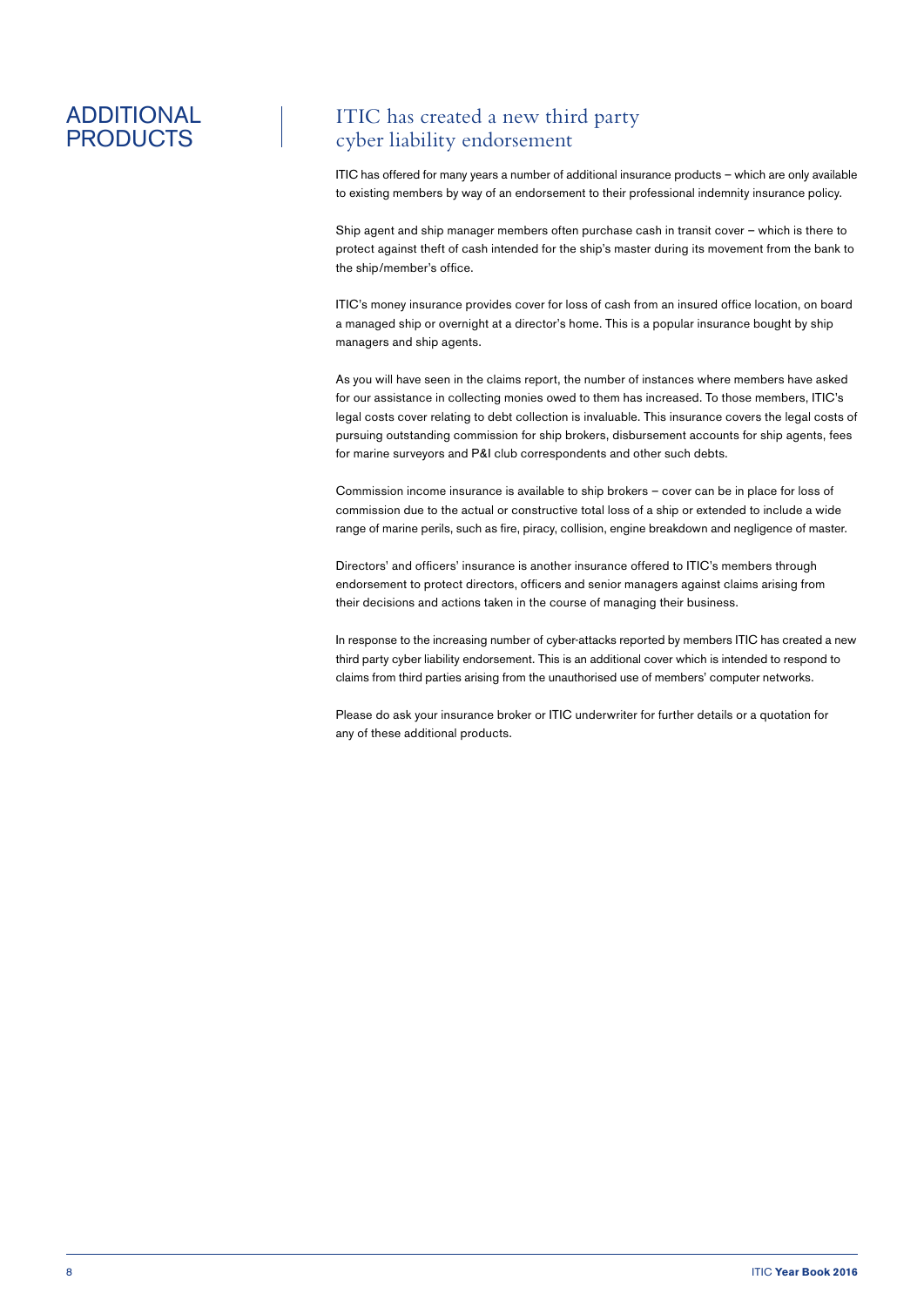#### FINANCES \$137 million free reserves

| All figures in US\$000s                                                                                                         | <b>Year Ending</b><br>31/05/16 | <b>Year Ending</b><br>31/05/15 |
|---------------------------------------------------------------------------------------------------------------------------------|--------------------------------|--------------------------------|
| <b>Gross premiums written</b>                                                                                                   | 53,202                         | 52,259                         |
| Continuity credit                                                                                                               | (7, 512)                       | (4,907)                        |
| Reinsurance premiums (excess loss)                                                                                              | (5, 363)                       | (6, 142)                       |
| Reinsurance premiums (quota share)                                                                                              |                                | (1)                            |
| Claims incurred less excess loss reinsurance<br>recoveries                                                                      | (19, 184)                      | (15, 862)                      |
| Operating expenses                                                                                                              | (14, 501)                      | (16, 924)                      |
| Surplus / (deficit) for the year                                                                                                | 8,978                          | 15,883                         |
|                                                                                                                                 |                                |                                |
| Investment result (realised and unrealised)                                                                                     | 3,483                          | 11,258                         |
| Taxation                                                                                                                        | (124)                          | (214)                          |
| Exchange gains / (losses)                                                                                                       | (1,023)                        | (3,584)                        |
| Surplus / (deficit) for the year                                                                                                | 8,978                          | 15,883                         |
|                                                                                                                                 |                                |                                |
| Free reserves brought forward at 1st June                                                                                       | 127,753                        | 111,870                        |
| Free reserves carried forward at 31st May                                                                                       | 136,731                        | 127,753                        |
|                                                                                                                                 |                                |                                |
| Free reserves:                                                                                                                  |                                |                                |
| Funds available for outstanding claims and<br>claims incurred but not enough reserved                                           | 203,464                        | 194,035                        |
| Less: Estimate of outstanding claims net of<br>reinsurance recoveries (including known and<br>incurred but not enough reserved) | (66, 733)                      | (66, 282)                      |
| Free reserves carried forward at 31st May                                                                                       | 136,731                        | 127,753                        |

WHIT **MOL** è 11 March phs All Com **SIGN** ٠ ITIC **Year Book 2016** 9